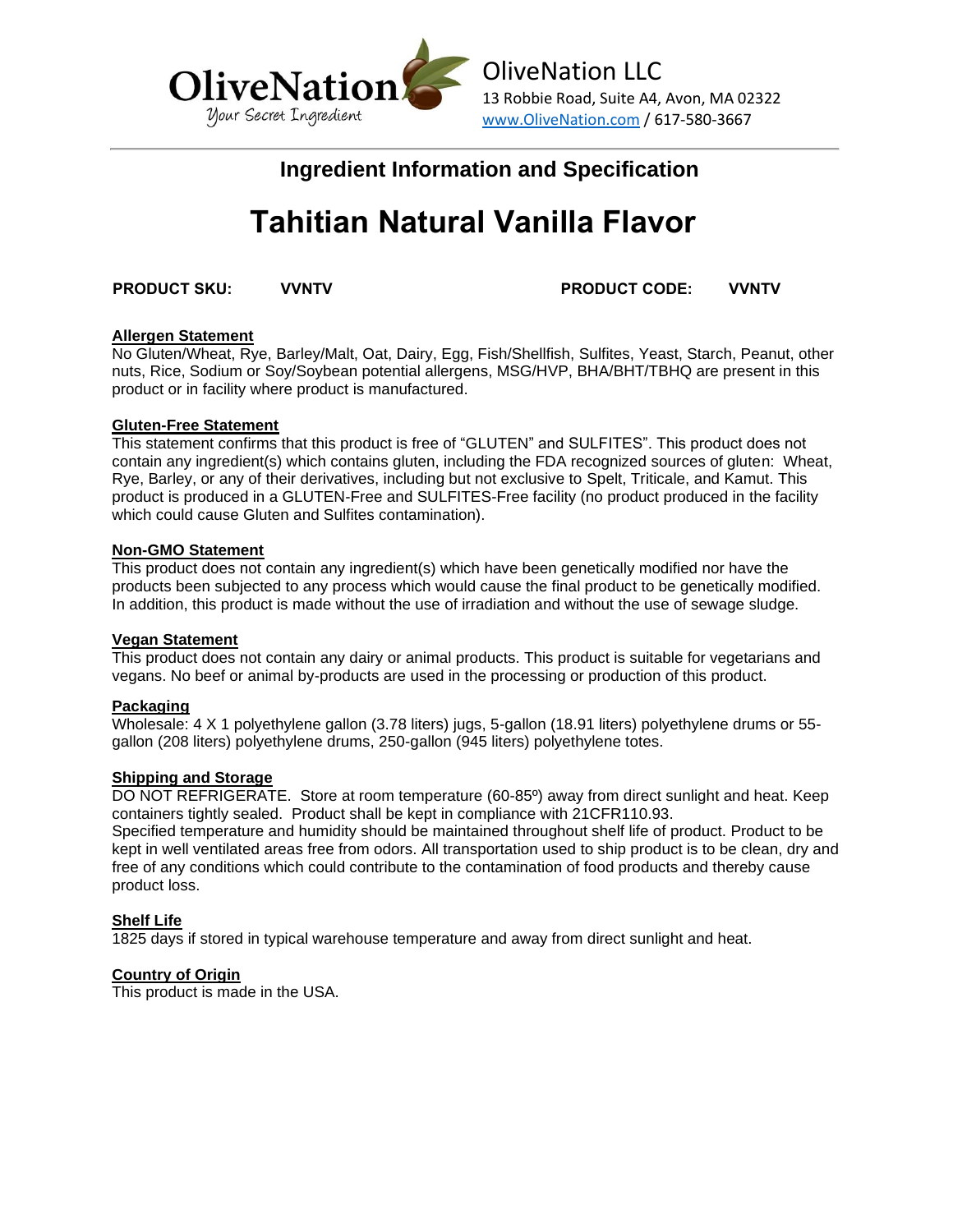

# **Ingredient Information and Specification**

# **Tahitian Natural Vanilla Flavor**

**PRODUCT SKU: VVNTV PRODUCT CODE: VVNTV**

# **Lot Number & Date Code**

Lot number is a record which corresponds to manufactured batch. Date code refers to UDC date of manufacture. Expiration date is not required.

#### **Regulatory Approval**

This product is manufactured, processed, packed, handled and shipped in accordance to all FDA requirements promulgated in CFR 21 and meets all federal and state regulations for food products including California Proposition 65. This product shall be stored and shipped in containers at temperatures, and under conditions necessary to preserve the quality of the product, including its packaging and shall comply with all applicable local, state and federal regulations.

## **Recommended Usage**

Use 3 ounces to 5 gallons of mix.

#### **Certifications**

This product is certified Kosher.

## **Nutritional Information**

| <b>Nutrition Facts</b>                                                                    |                |
|-------------------------------------------------------------------------------------------|----------------|
| 37 Servings per container<br><b>Serving Size</b>                                          | 100g           |
| Amount per Serving<br><b>Calories</b>                                                     | 210            |
|                                                                                           | % Daily Value* |
| Total Fat 0g                                                                              | 0%             |
| Saturated Fat 0q                                                                          | 0%             |
| Trans Fat 0g                                                                              |                |
| Cholesterol 0q                                                                            | 0%             |
| Sodium 0mg                                                                                | 0%             |
| Total Carbohydrate 0q                                                                     | 0%             |
| Dietary Fiber 0q                                                                          | 0%             |
| <b>Total Sugars 0g</b>                                                                    |                |
| Added Sugars 0g                                                                           |                |
| Proteins 0q                                                                               | 0%             |
| Vitamin D                                                                                 | <b>LNNS</b>    |
| Calcium                                                                                   | <b>LNNS</b>    |
| Iron                                                                                      | <b>LNNS</b>    |
| Potassium                                                                                 | <b>LNNS</b>    |
| *The % Daily Value (DV) tells you how much a nutrient in a serving of food contributes to |                |

\*The % Daily Value (DV) tells you how much a nutrient in a serving of food contributes to a daily diet. 2000 calories a day is used for general nutrition advice. LNNS: Level of No Nutritional Significance

Container is 1 gallon/128 fluid ounces.